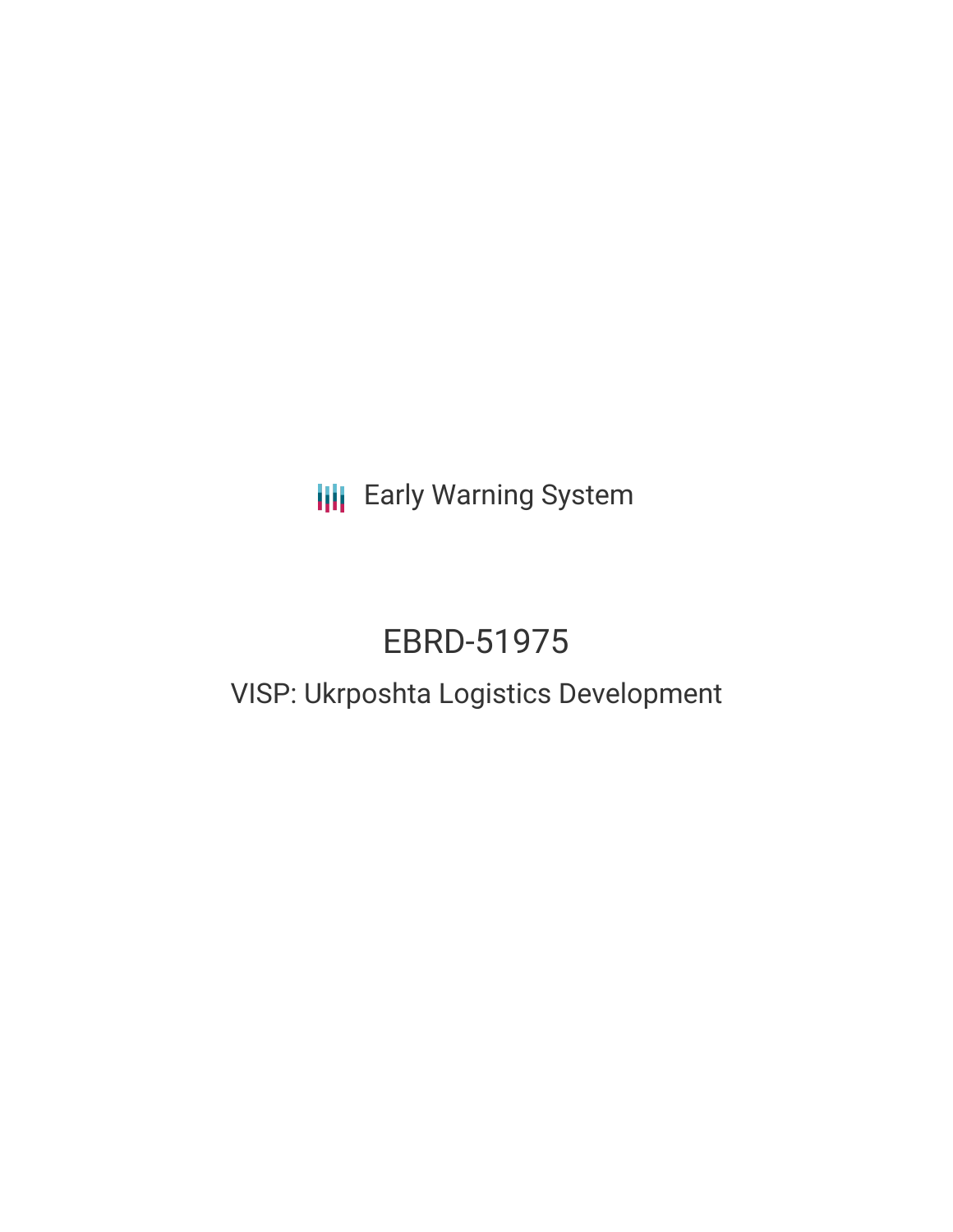

#### **Quick Facts**

| <b>Countries</b>               | Ukraine                                                 |
|--------------------------------|---------------------------------------------------------|
| <b>Financial Institutions</b>  | European Bank for Reconstruction and Development (EBRD) |
| <b>Status</b>                  | Approved                                                |
| <b>Bank Risk Rating</b>        | B                                                       |
| <b>Voting Date</b>             | 2020-11-04                                              |
| <b>Borrower</b>                | Ukrposhta JSC                                           |
| <b>Sectors</b>                 | Transport                                               |
| <b>Investment Type(s)</b>      | Loan                                                    |
| <b>Investment Amount (USD)</b> | \$76.08 million                                         |
| <b>Project Cost (USD)</b>      | \$135.25 million                                        |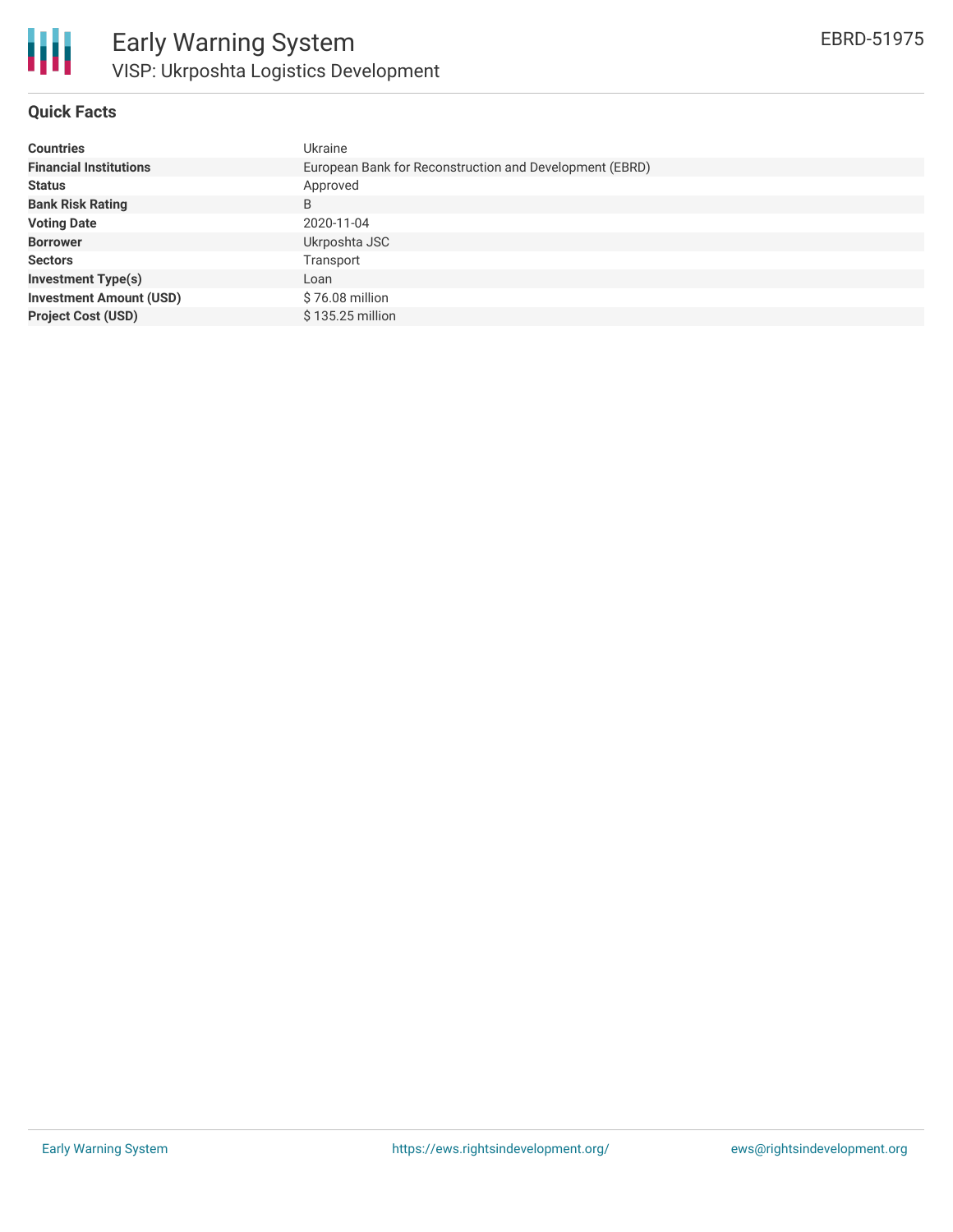

#### **Project Description**

The provision of a senior sovereign-guaranteed loan of up to EUR53 million to Ukrposhta JSC, the national postal operator of Ukraine, consisting of two tranches. The first tranche will support the reorganisation of Ukrposhta's branch network to ensure sustainable provision of modern delivery, retail and other services to the country's rural population.The second tranche will help focus on the transformation of Ukrposhta's logistical model to improve operating efficiency and quality of service in its delivery business.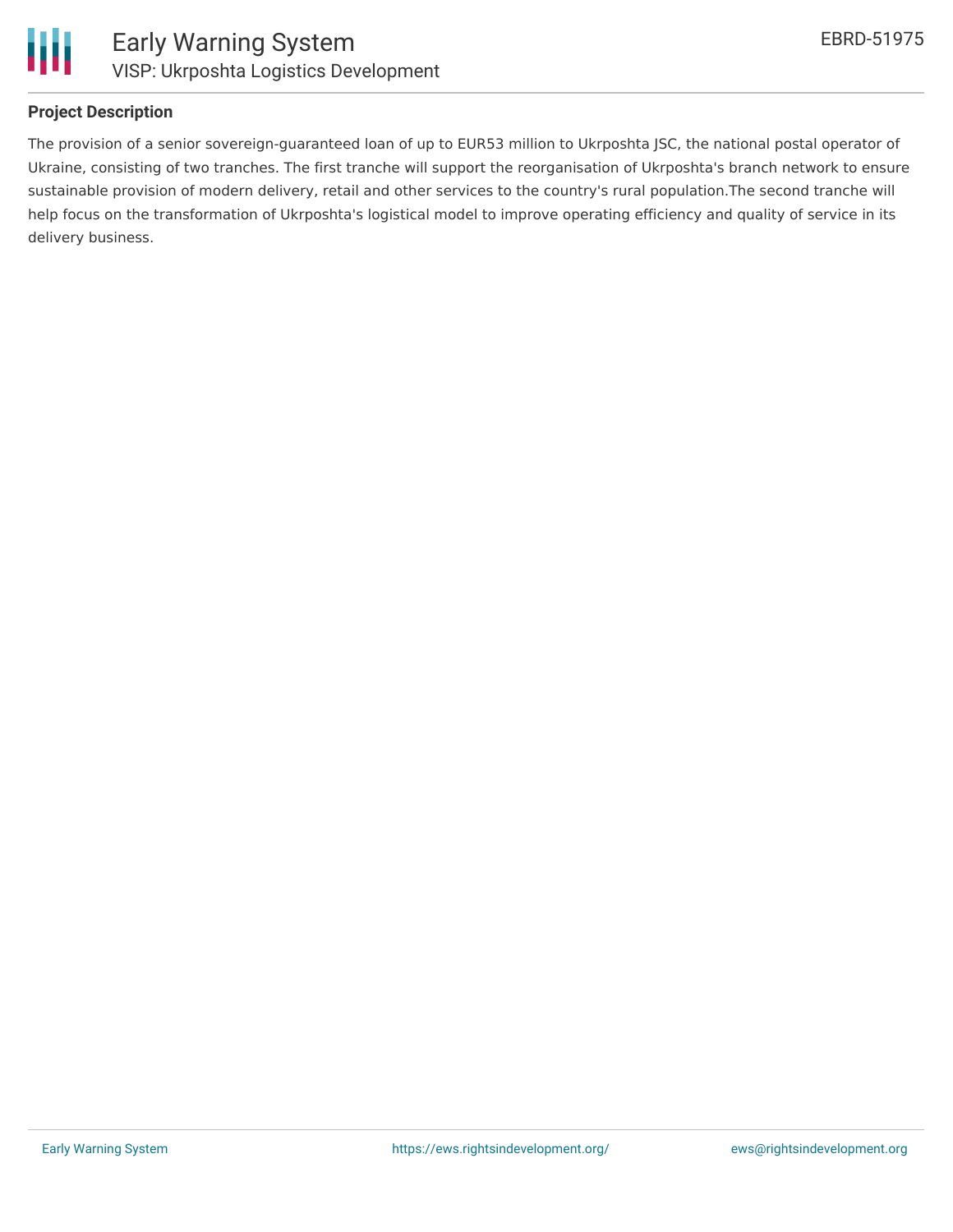#### **Investment Description**

European Bank for Reconstruction and Development (EBRD)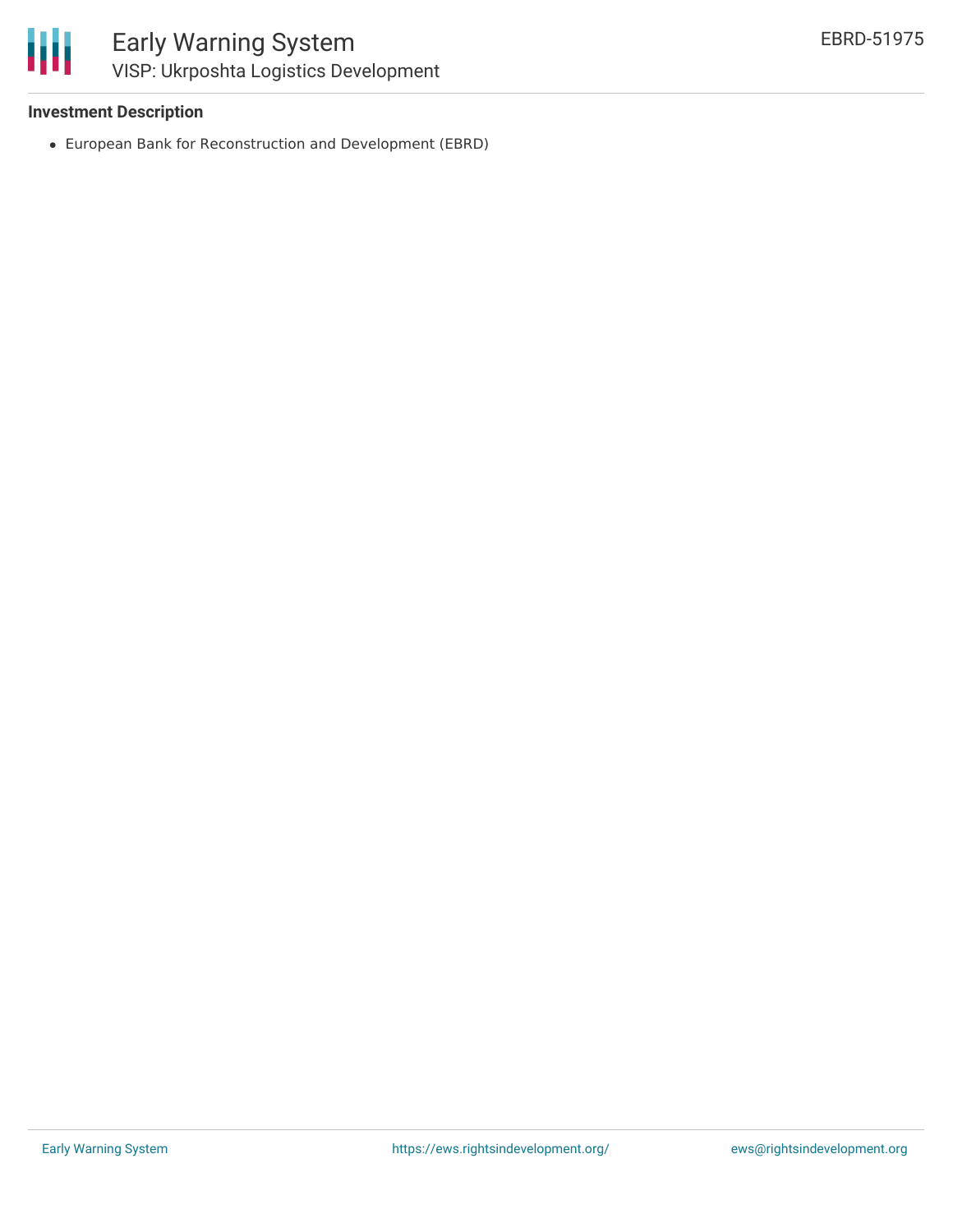#### **Contact Information**

ACCESS TO INFORMATION

You can request information by emailing: accessinfo@ebrd.com or by using this electronic form: https://www.ebrd.com/eform/information-request

#### ACCOUNTABILITY MECHANISM OF EBRD

The Project Complaint Mechanism (PCM) is the independent complaint mechanism and fact-finding body for people who have been or are likely to be adversely affected by an European Bank for Reconstruction and Development (EBRD)-financed project. If you submit a complaint to the PCM, it may assess compliance with EBRD's own policies and procedures to prevent harm to the environment or communities or it may assist you in resolving the problem that led to the complaint through a dialogue with those implementing the project. Additionally, the PCM has the authority to recommend a project be suspended in the event that harm is imminent.

You can contact the PCM at: pcm@ebrd.com or you can submit a complaint online using an online form at: http://www.ebrd.com/eform/pcm/complaint\_form?language=en

You can learn more about the PCM and how to file a complaint at: http://www.ebrd.com/work-with-us/project-finance/projectcomplaint-mechanism.html